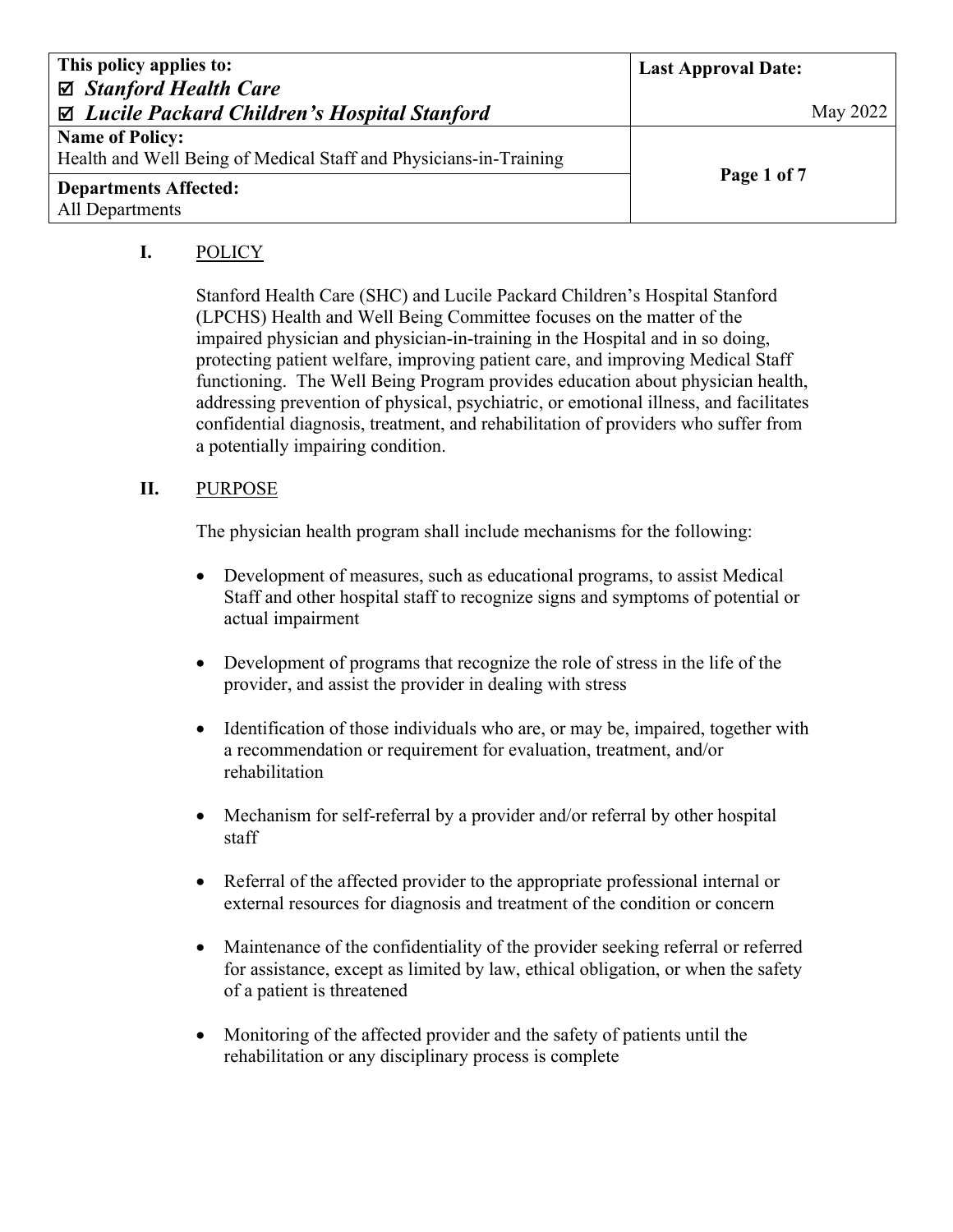| This policy applies to:                                           | <b>Last Approval Date:</b> |
|-------------------------------------------------------------------|----------------------------|
| ⊠ Stanford Health Care                                            |                            |
| ⊠ Lucile Packard Children's Hospital Stanford                     | May 2022                   |
| <b>Name of Policy:</b>                                            |                            |
| Health and Well Being of Medical Staff and Physicians-in-Training |                            |
| <b>Departments Affected:</b>                                      | Page 2 of 7                |
| All Departments                                                   |                            |

## **III.** DEFINITIONS

## A. Impairment

Refers to any condition, regardless of cause, which interferes with the individual's ability to function as normally expected. Impairment may exist in one or in multiple domains, including, but not limited to, psychomotor activity and skills, conceptual or factual recall, integrating or synthetic thought processes, judgment, attentiveness, demeanor, and attitudes as manifested in speech or actions.

## B. Impaired Provider

One who is unable to practice his/her profession with reasonable skill and safety because of a physical or mental illness, including deterioration through the aging process, loss of motor skill, excessive use or abuse of drugs including alcohol, or displaying disruptive behavior.

## **IV.** PROCEDURES

#### A. Committee

- 1. The Physician Well-Being Committee promotes and supports the well being of the medical staff and physicians-in-training, and in so doing protects patient welfare, improves patient care, and improves Medical Staff functioning. The Committee works to achieve this purpose through facilitation of treatment for, prevention of, and intervention in alcoholrelated, drug-related, or behavioral problems of members of the Medical Staff and physicians in training. The Committee aims to foster a culture of mutual concern, safety and professionalism. In addition, this Committee develops programs to assist providers in recognizing and reducing stress, and provides counseling resources for providers and their families.
- *2.* The Physician Well-Being Committee has adopted the following guidelines as a foundation for development and preservation of this program:
	- a. Physician health is important
	- b. Healthy providers are a community asset to be fostered and maintained
	- c. Healthy providers are fundamental to quality patient care
	- d. A psychological sense of community with one's peers is vital to personal well-being
	- e. Healthy providers are more productive and enhance the workplace environment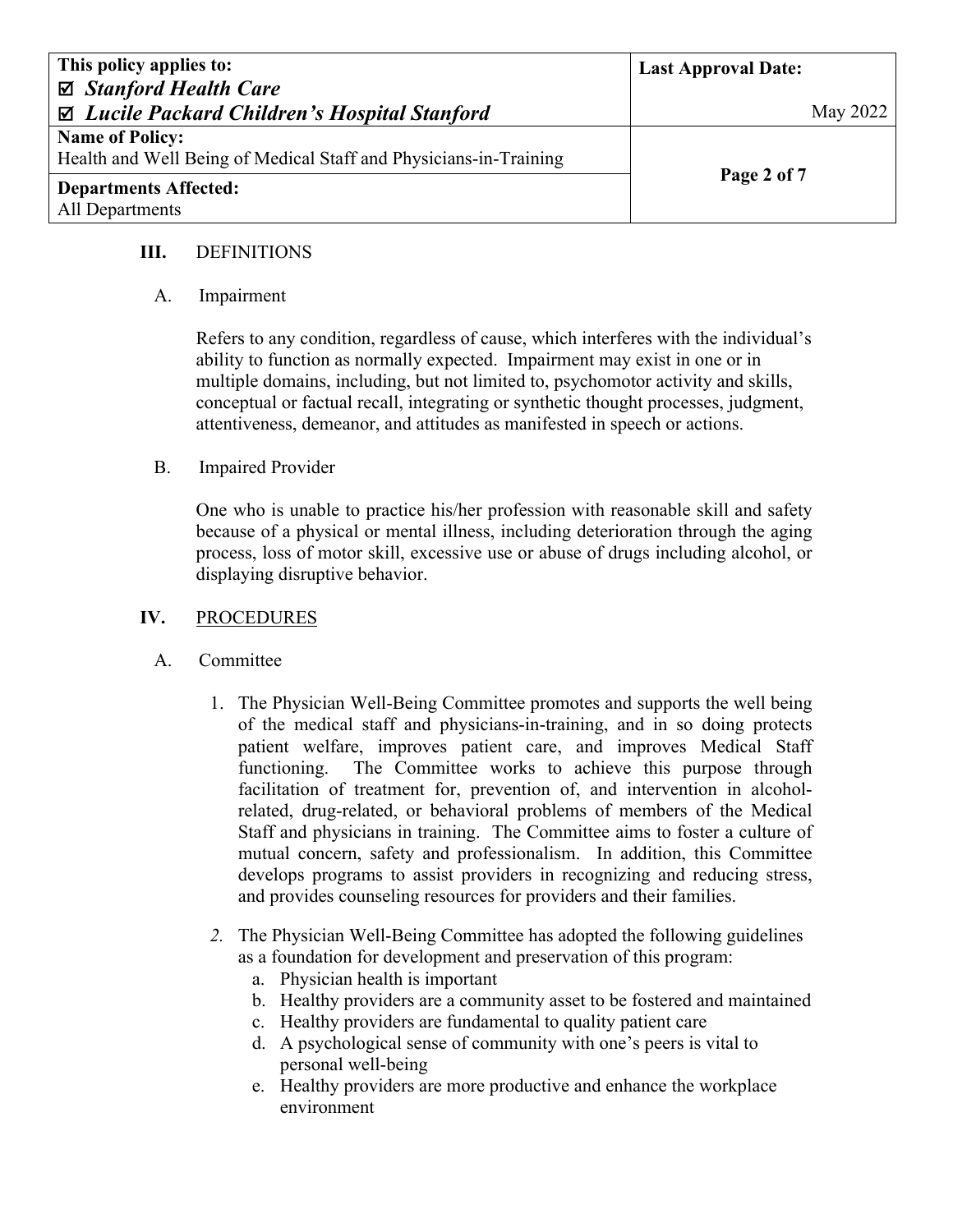| This policy applies to:<br>⊠ Stanford Health Care<br>Lucile Packard Children's Hospital Stanford<br>☑ |                                                                                                                              | <b>Last Approval Date:</b><br>May 2022 |
|-------------------------------------------------------------------------------------------------------|------------------------------------------------------------------------------------------------------------------------------|----------------------------------------|
|                                                                                                       |                                                                                                                              |                                        |
|                                                                                                       | Health and Well Being of Medical Staff and Physicians-in-Training                                                            |                                        |
| <b>Departments Affected:</b>                                                                          |                                                                                                                              | Page 3 of 7                            |
| All Departments                                                                                       |                                                                                                                              |                                        |
| f.                                                                                                    | The medical profession should foster Physician Well-Being                                                                    |                                        |
| g.                                                                                                    | Changes in the healthcare environment are contributing to personal                                                           |                                        |
|                                                                                                       | and professional challenges and stresses for providers<br>The medical profession has inherent stresses that require specific |                                        |
| h.                                                                                                    |                                                                                                                              |                                        |
|                                                                                                       | attention to ensure provider well-being                                                                                      |                                        |
| 1.                                                                                                    | Providers should train and work in environments that promote healthy                                                         |                                        |
| $\mathbf{i}$ .                                                                                        | lives for them, their families, their support personnel and their patients                                                   |                                        |
|                                                                                                       | Well-being depends on responsible behavior and decision-making by<br>all parties in the healthcare environment               |                                        |
|                                                                                                       | k. Providers should have resources available to them to anticipate and                                                       |                                        |
|                                                                                                       | manage episodic personal issues                                                                                              |                                        |
| 1.                                                                                                    | Continuous learning is fundamental to a healthy lifestyle                                                                    |                                        |
|                                                                                                       | m. Educational programs should foster physician well-being                                                                   |                                        |
| n.                                                                                                    | Medical education programs have a responsibility to develop the                                                              |                                        |
|                                                                                                       | knowledge, attitudes and skills necessary for personal wellness.                                                             |                                        |

- 3. The composition of the Well Being Committee is outlined in the Medical Staff Bylaws of Stanford Health Care and Lucile Packard Children's Hospital Stanford.
- 4. The committee will review the behavior, interactions, adverse incidents, and clinical course of providers who have been referred to the Well Being Committee pertinent to the type of referral received. Referrals can come from various sources: self-referral; co-worker referral; supervisor, Medical Executive Committee (MEC); any concerned provider referral; or Credentials Committee referral based on background check information (i.e. DUI). The Committee will also follow up on any current or previous issues that provider as attested to. The committee has set a threshold to review and evaluate any incidents that have occurred within the previous seven (7) years.
- 5. The committee will base a decision to recommend intervention on the results of that review. It is the intent for this committee to recommend interventions that can correct the difficulty before disciplinary action is necessary. The committee will identify the condition, supportively confront the provider, help obtain indicated treatment, and monitor the recovering provider during rehabilitation. The committee will function in a nonpunitive and confidential manner. All findings and records shall be considered confidential and not a part of disciplinary records. If egregious behavior continues and there may be potential risk of patient harm, all activities will be reported promptly to the Chief of Staff at SHC or the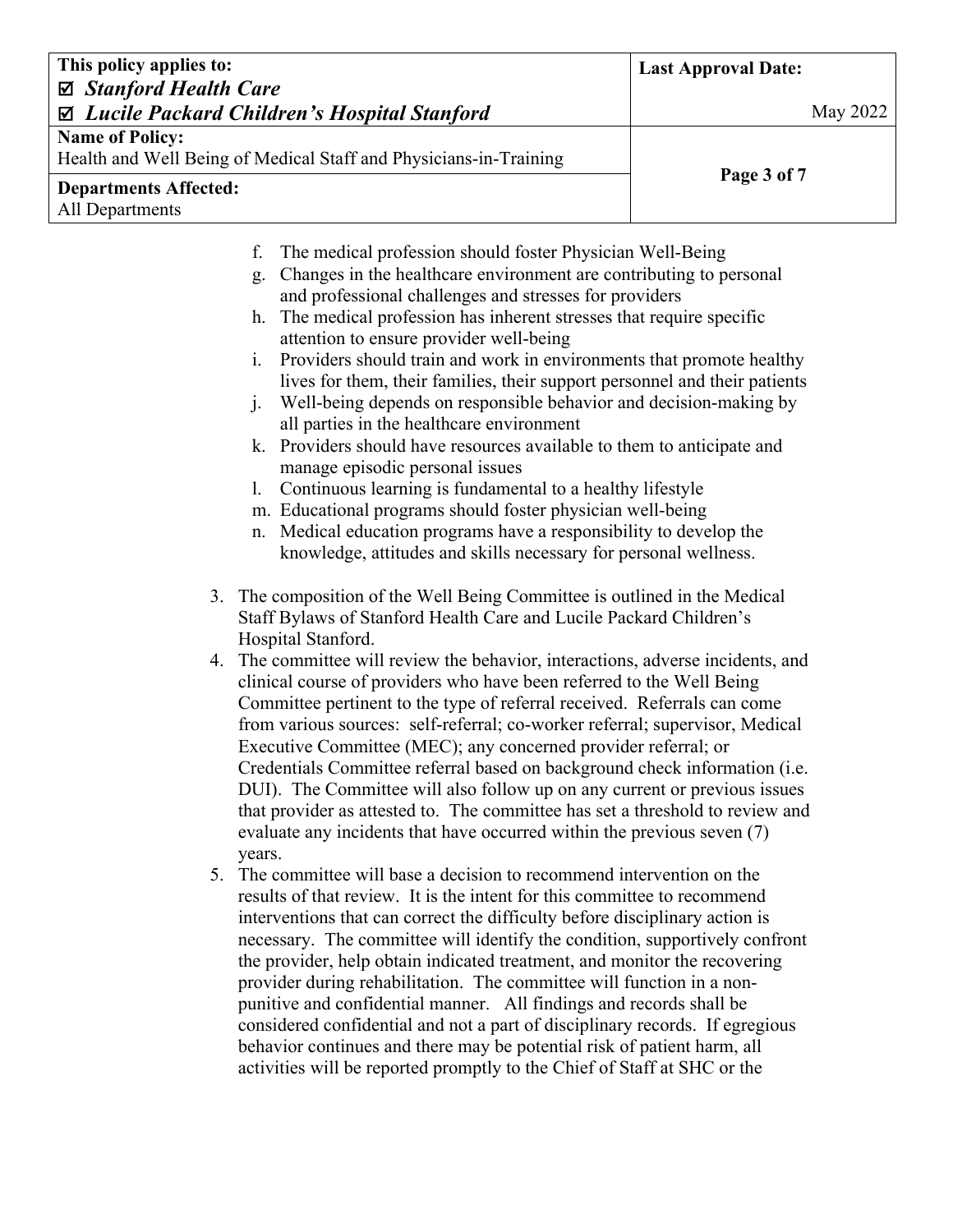| This policy applies to:                                           | <b>Last Approval Date:</b> |
|-------------------------------------------------------------------|----------------------------|
| ⊠ Stanford Health Care                                            |                            |
| ⊠ Lucile Packard Children's Hospital Stanford                     | May 2022                   |
| <b>Name of Policy:</b>                                            |                            |
| Health and Well Being of Medical Staff and Physicians-in-Training |                            |
| <b>Departments Affected:</b>                                      | Page 4 of 7                |
| All Departments                                                   |                            |

President of the Medical Staff and Vice President for Medical Affairs (VPMA) at LPCHS, as appropriate.

6. The Well Being Committee does not hold disciplinary power. Disciplinary power is held by service/division committees, the Credentials Committee, the Medical Executive Committee of the Medical Staff and ultimately by the Boards of Directors of Stanford Health Care and Lucile Packard Children's Hospital Stanford. After intervention, the Well Being Committee may at its discretion appoint an outside agency to monitor recovery. Interpersonal problems are usually managed on a case-by-case basis with evaluations and counseling. Substance abuse problems require more specific policies.

## B. Substance Abuse

- 1) Substance abuse may be defined as a chronic, progressive disease characterized by compulsive chemical use despite adverse consequences. Substance abuse causes personal and professional impairment. Substance abuse may result from the abuse of alcohol, the use of illegal drugs, or the unlawful use of controlled substances without a specific medical indication.
- C. Unprofessional Behavior (See SHC Medical Staff Code of Professional Behavior Policy and LPCHS Code of Professional Behavior of Medical Staff and Physicians-in-Training Policy)
- D. Process
	- 1) It shall be the duty of all members of the Medical Staff to report concerns about substance abuse in themselves or other members of the Medical Staff or physicians-in-training. Reports should be made to the Chief of Service, Chief of Staff (SUH) or President of the Medical Staff and/or VPMA (LPCHS), as appropriate, or Well Being Committee. The identity of the reporter shall be confidential and information regarding the nature of the allegation(s) will be restricted as much as possible.
	- 2) Because early identification is necessary for successful rehabilitation, and so as to protect the safety of the public, the Well Being Committee will investigate inquiries and reports from as broad a group as possible including physicians, nurses, hospital employees, patients, family members of physicians, and others as deemed appropriate on a case-bycase basis.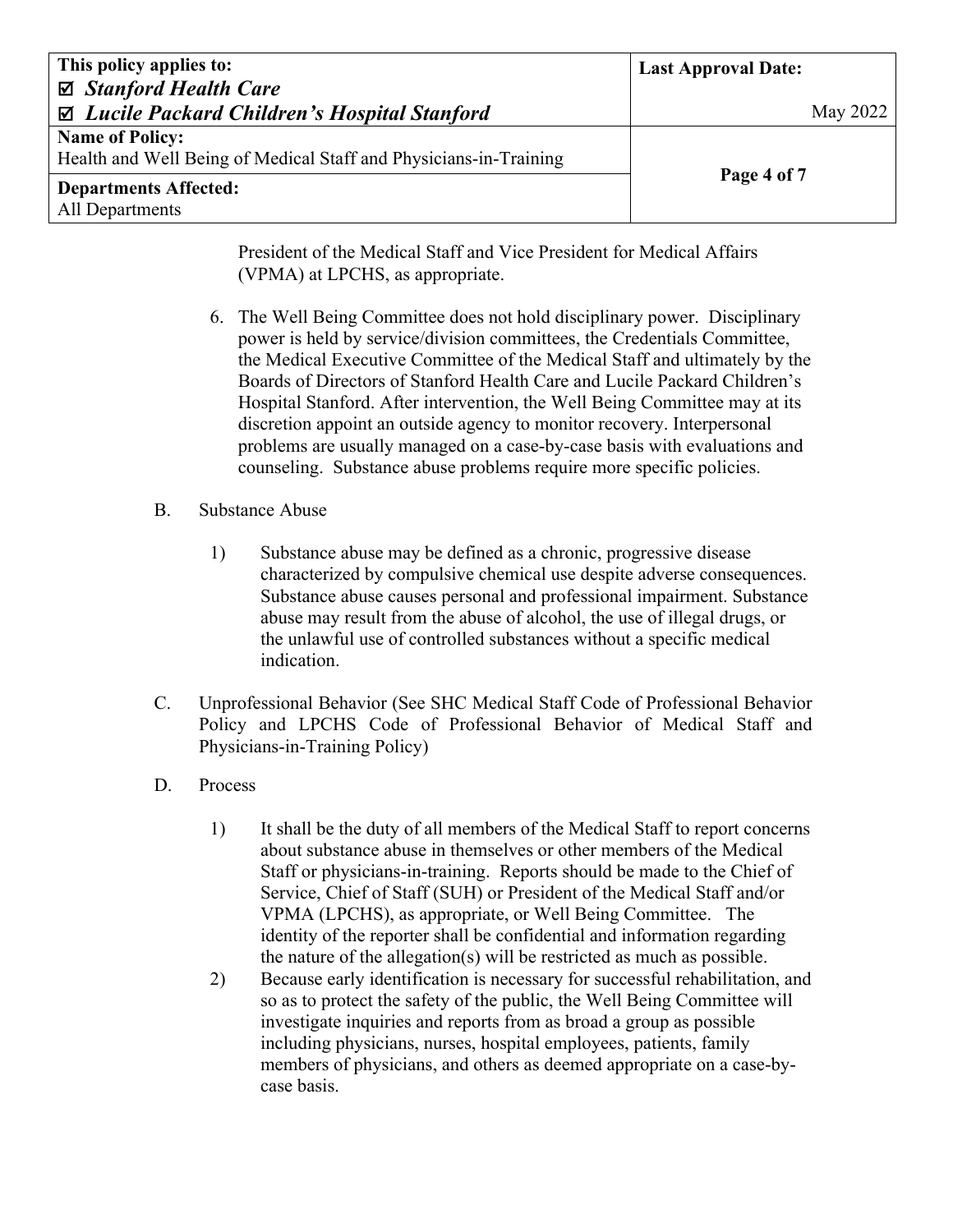| This policy applies to:                                                           |                                                                                                                                                                                                                                                                                                                                                                                                                                                                                                                  | <b>Last Approval Date:</b> |  |
|-----------------------------------------------------------------------------------|------------------------------------------------------------------------------------------------------------------------------------------------------------------------------------------------------------------------------------------------------------------------------------------------------------------------------------------------------------------------------------------------------------------------------------------------------------------------------------------------------------------|----------------------------|--|
| $\boxtimes$ Stanford Health Care<br>⊠ Lucile Packard Children's Hospital Stanford |                                                                                                                                                                                                                                                                                                                                                                                                                                                                                                                  | <b>May 2022</b>            |  |
| <b>Name of Policy:</b>                                                            | Health and Well Being of Medical Staff and Physicians-in-Training                                                                                                                                                                                                                                                                                                                                                                                                                                                |                            |  |
| <b>Departments Affected:</b><br>All Departments                                   |                                                                                                                                                                                                                                                                                                                                                                                                                                                                                                                  | Page 5 of 7                |  |
| 3)                                                                                | The Well Being Committee, in consultation with the Chief of the<br>involved clinical service/division, will investigate all reports or<br>complaints. If the complaint is relevant, the Chair of the Well Being<br>Committee and/or the Chief of the involved service/division or their                                                                                                                                                                                                                          |                            |  |
| 4)                                                                                | designee, will confront the provider in question and discuss the problem.<br>The Chair of the Well Being Committee and the Chief of the involved<br>service/division will attempt to obtain agreement by the provider about<br>the nature of the problem and his/her consent to participate in a<br>rehabilitation program tailored to meet the provider's specific situation.                                                                                                                                   |                            |  |
| 5)                                                                                | If an agreement about the nature of the problem and/or agreement about<br>participation in a rehabilitation program cannot be reached with the<br>provider, the matter will be referred back to the Well Being Committee<br>and to the Chief of Staff (SHC) or President of the Medical Staff and<br>VPMA (LPCHS), as appropriate, with a formal recommendation based<br>on the committee's findings. The provider may then be subject to formal<br>disciplinary action as provided in the Medical Staff Bylaws. |                            |  |
| 6)                                                                                | If the provider agrees to participate in the rehabilitation program, the<br>Chief of the Service/Division, the Chief of Staff (SHC) or President of the<br>Medical Staff and VPMA (LPCH), and the Well Being Committee will                                                                                                                                                                                                                                                                                      |                            |  |

Medical Staff and VPMA (LPCH), and the Well Being Committee will draw up a formal contract specifying the treatment program. This agreement will be in writing and will be signed by the provider. Providers who have enrolled themselves in a treatment program, such as individual psychotherapy or 12-Step recovery group, must inform their Service/Division Chief and the Well Being Committee. The provider will agree to a formal leave of absence if the Well Being Committee deems the leave necessary. Any costs/fees associated with any type of rehabilitation/behavioral assessment, evaluation, treatment or program will be the responsibility of the provider receiving the service. However, the Well Being Committee Chair, full committee and/or elected physician leader (i.e. Chief of Staff/Medical Staff President or designee) can determine if the invoice associated with evaluations could be paid, either partially or in full.

- E. Re-entry to Workplace
	- 1) Leave of absence for treatment of chemical dependency shall become part of the member's confidential file.
	- 2) During and following treatment, as a condition of Medical Staff reinstatement or access to the institution, the provider may be required to provide to the Well Being Committee satisfactory evidence of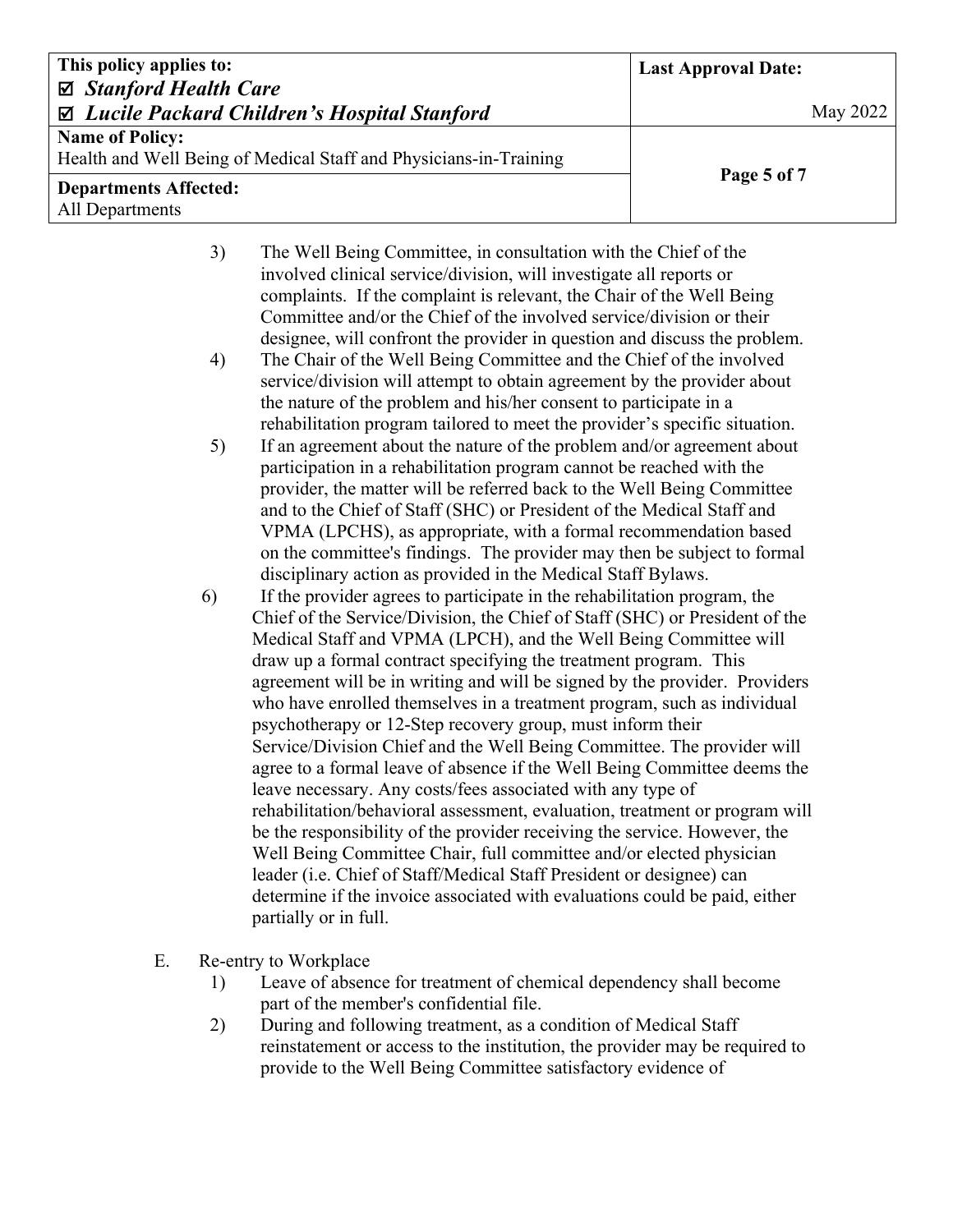| This policy applies to:                                           | <b>Last Approval Date:</b> |
|-------------------------------------------------------------------|----------------------------|
| ⊠ Stanford Health Care                                            |                            |
| ⊠ Lucile Packard Children's Hospital Stanford                     | May 2022                   |
| <b>Name of Policy:</b>                                            |                            |
| Health and Well Being of Medical Staff and Physicians-in-Training |                            |
| <b>Departments Affected:</b>                                      | Page 6 of 7                |
| All Departments                                                   |                            |

compliance with the formal contract or letter of agreement between the provider and the Well Being Committee.

- 3) If, based on satisfactory completion and presentation of the above requirements, the Well Being Committee, along with the recommendation of the provider's treatment team, determines that the provider may return from leave of absence to clinical practice without presenting a risk or harm to his/her self or to the public, the provider will be allowed to return to practice after signing an individualized re-entry contract, that will detail specific conditions under which clinical privileges will be granted.
- 4) Where medical and/or psychiatric treatment is part of the rehabilitation program, the Well Being Committee must approve the treating physician(s) and/or treatment program. Neither the Chief of Service/Division nor members of the Well Being Committee will treat providers undergoing rehabilitation. The Well Being Committee may request regular reports from the aftercare program as to the patient's progress in the treatment program.
- 5) If a provider who has completed a rehabilitation program poses a direct threat to the health or safety of him/herself or others, he/she will not have privileges or will not be reinstated. The determination whether a provider poses a significant risk of substantial harm to him/herself or others will be made on a case by case basis. This assessment will be based on a reasonable medical judgment and the best available objective evidence. In determining whether an individual would pose a direct threat, the committee will consider the rate of recidivism with certain types of addiction; the availability of narcotics to certain specialists; and the nature of severity of the potential harm that could occur in the event of relapse.
- 6) New members of the Medical Staff will be evaluated on an individual basis, if needed, prior to appointment as to their risk for patient harm.
- 7) Follow-up by the Well Being Committee will be maintained for at least five (5) years after treatment.

#### **V. DOCUMENT INFORMATION**

- A. Author/Original Date- June 2006, Well Being Committee Gatekeeper of Original Document Administrative Manual Coordinators and Editors
- C. Distribution and Training Requirements

This policy resides in the Medical Staff Policy Manual of SHC and LPCHS. New documents or any revised documents will be distributed to Administrative Manual holders. The department/unit/clinic manager will be responsible for communicating this information to the applicable staff.